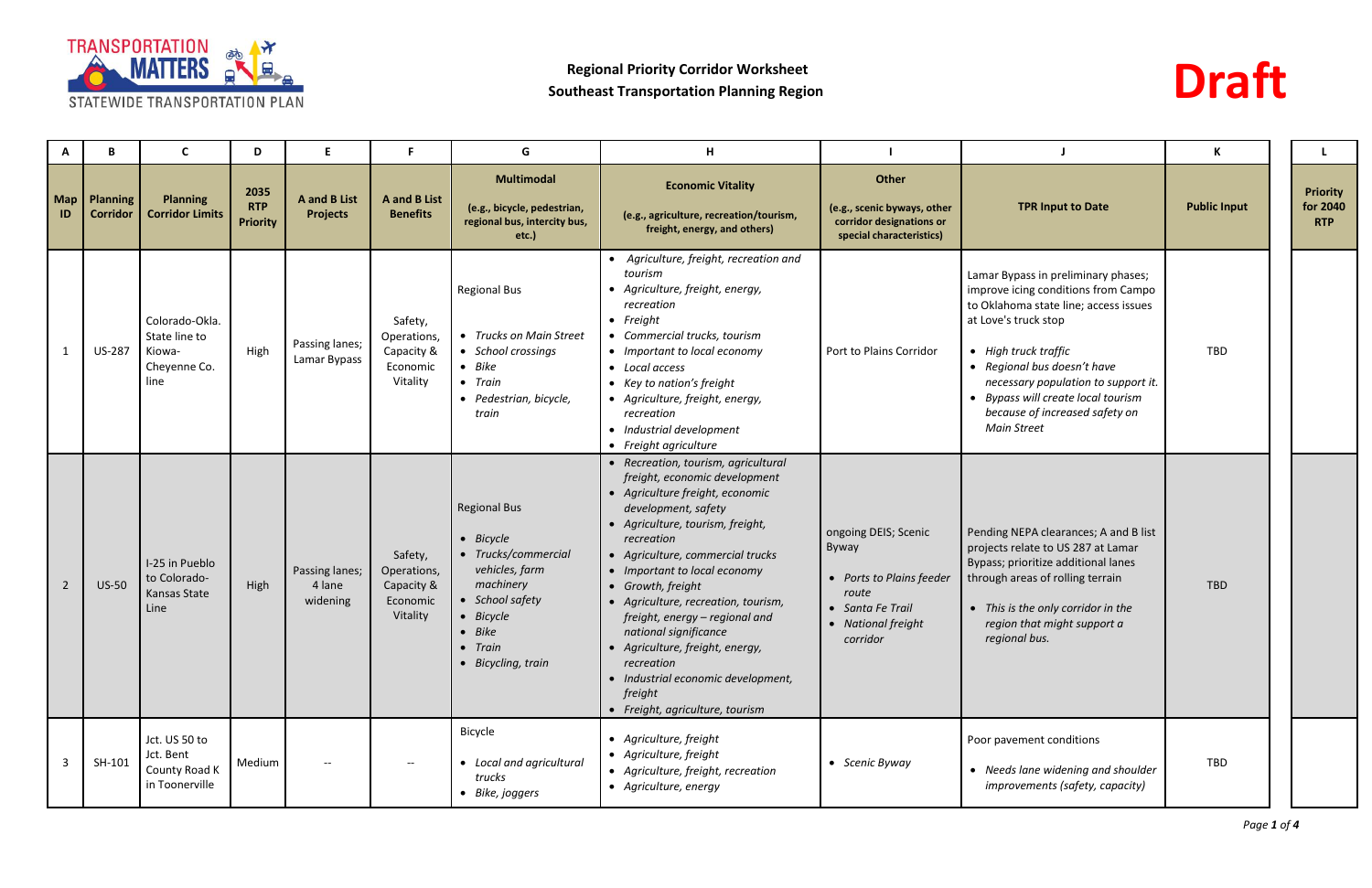

**A B C D E F G H I J K L Map ID Planning Corridor Planning Corridor Limits 2035 RTP Priority A and B List Projects A and B List Benefits Multimodal (e.g., bicycle, pedestrian, regional bus, intercity bus, etc.) Economic Vitality (e.g., agriculture, recreation/tourism, freight, energy, and others) Other (e.g., scenic byways, other corridor designations or special characteristics)** 4 SH-96 Pueblo-**Crowley** County line to Colorado-Kansas State line High Shoulder improvements Safety, Bike / Pedestrian & Capacity Bike *Truck, auto, bike corridor Bicycle Bike and truck traffic Bike Bicycling Tourism, recreation, agricultural freight Agriculture, freight Agriculture, freight Important connection to I-25 Agriculture, freight Agriculture, freight, energy, recreation Agriculture, tourism Ports to Plains feeder route* **•** *Pave Impr economic development* 5 | SH-109 Bent-Las Animas County line to Jct. 3rd St. in Chera Medium -- -- *Trucks Tourism, agriculture, commercial Agriculture Agriculture, freight Agriculture, energy* Poor pay 6 SH-10 Pueblo-Otero County line to Jct. US 50 Medium | -- *Bicycle Bike Agriculture, recreation, freight, tourism Tourism Energy Tourism Scenic Byway* 7 SH-71 Jct. US 350 to Crowley-Lincoln County Line Medium -- -- *Trucks Tourism Energy industry traffic (from Lincoln County) Recreation, tourism, energy* Pavemen Ordway *Road needs improvements to hand traffic* 8 SH-89 Jct. SH 116 (MP 0.0) to Jct. US 50 (MP 34.340)  $Median$  --  $\qquad$  -- *High agricultural truck trigh agriculture index* **•** Agriculture, energy, recreation traffic 9 SH-196 385 385 Medium -- - **-** *Bike Agriculture, tourism, freight, recreation Agriculture, energy*  $\bullet$  Shou 10 SH-202 Jct US 50 to Jct. Otero County Road 16 Medium **| Agriculture | Agriculture | Agriculture** | Agriculture | Agriculture | Agriculture | TBD



| ı                                                                                                   | J                                                                                                                         | К                   | L                                         |
|-----------------------------------------------------------------------------------------------------|---------------------------------------------------------------------------------------------------------------------------|---------------------|-------------------------------------------|
| <b>Other</b><br>(e.g., scenic byways, other<br>corridor designations or<br>special characteristics) | <b>TPR Input to Date</b>                                                                                                  | <b>Public Input</b> | <b>Priority</b><br>for 2040<br><b>RTP</b> |
| Ports to Plains feeder<br>$\bullet$<br>route                                                        | Pavement condition poor<br>Improvements needed to support<br>economic development                                         | <b>TBD</b>          |                                           |
|                                                                                                     | Poor pavement conditions                                                                                                  | <b>TBD</b>          |                                           |
| Scenic Byway<br>Scenic                                                                              | Shoulder improvement needs                                                                                                | <b>TBD</b>          |                                           |
|                                                                                                     | Pavement resurfacing needed near<br>Ordway<br>Road needs improvements to<br>handle energy industry truck<br>$\it traffic$ | <b>TBD</b>          |                                           |
|                                                                                                     |                                                                                                                           | <b>TBD</b>          |                                           |
|                                                                                                     | Shoulder improvement needs                                                                                                | <b>TBD</b>          |                                           |
|                                                                                                     |                                                                                                                           | <b>TBD</b>          |                                           |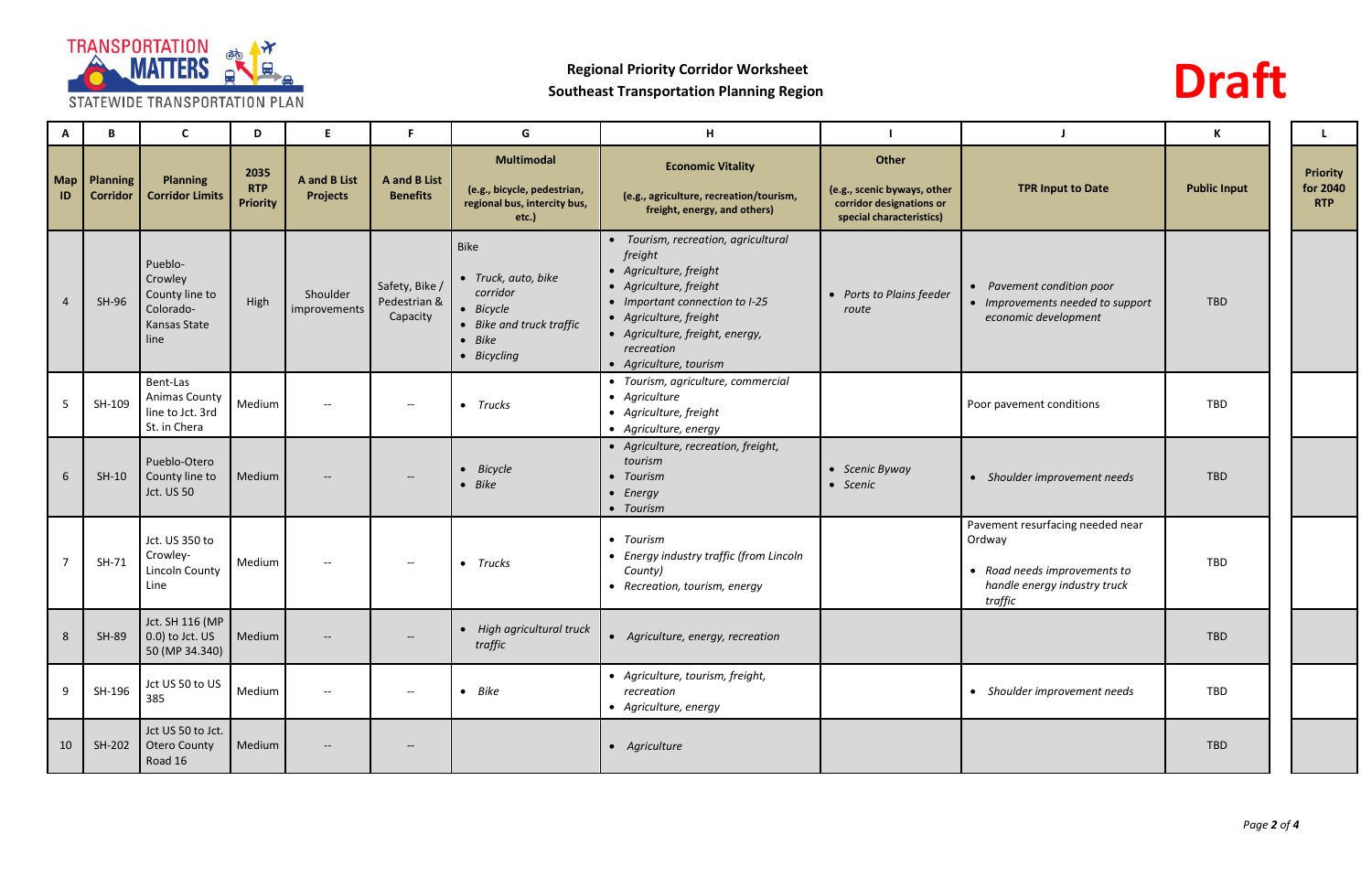



|    | B                                 | <b>C</b>                                                   | D                                     | Е                                             | F                               | G                                                                                         | H                                                                                                                   |                                                                                                        |                                                                                                                                                 | K                   |                                           |
|----|-----------------------------------|------------------------------------------------------------|---------------------------------------|-----------------------------------------------|---------------------------------|-------------------------------------------------------------------------------------------|---------------------------------------------------------------------------------------------------------------------|--------------------------------------------------------------------------------------------------------|-------------------------------------------------------------------------------------------------------------------------------------------------|---------------------|-------------------------------------------|
| ID | Map   Planning<br><b>Corridor</b> | <b>Planning</b><br><b>Corridor Limits</b>                  | 2035<br><b>RTP</b><br><b>Priority</b> | <b>A</b> and <b>B</b> List<br><b>Projects</b> | A and B List<br><b>Benefits</b> | <b>Multimodal</b><br>(e.g., bicycle, pedestrian,<br>regional bus, intercity bus,<br>etc.) | <b>Economic Vitality</b><br>(e.g., agriculture, recreation/tourism,<br>freight, energy, and others)                 | Other<br>(e.g., scenic byways, other<br>corridor designations or<br>special characteristics)           | <b>TPR Input to Date</b>                                                                                                                        | <b>Public Input</b> | <b>Priority</b><br>for 2040<br><b>RTP</b> |
| 11 | SH-266                            | Jct US 50 (MP<br>0.0) to Jct. SH<br>109 (MP<br>11.516)     | Medium                                | $\overline{\phantom{m}}$                      | $\overline{\phantom{a}}$        |                                                                                           | • Agriculture                                                                                                       |                                                                                                        |                                                                                                                                                 | <b>TBD</b>          |                                           |
| 12 | <b>US-350</b>                     | Otero-Las<br><b>Animas County</b><br>Line to Jct. US<br>50 | Medium                                |                                               | $\overline{\phantom{a}}$        | • Truck, bicycle<br>$- Bike$                                                              | • Agriculture, tourism, freight<br>$\bullet$ Energy<br>• Energy, freight movement<br>• Agriculture<br>• Agriculture | • Ports to Plains feeder<br>route, Scenic<br>Byway/Santa Fe Trail<br>• Agricultural freight,<br>safety | Improve pavement conditions<br>Trinidad to La Junta                                                                                             | <b>TBD</b>          |                                           |
| 13 | SH-385                            | Jct US 50 to<br>Kiowa-<br>Cheyenne<br>County line          | Medium                                | $- -$                                         | $- -$                           | • Trucks, wide-loads<br>• School bus                                                      | Energy<br>• Agriculture, freight<br>• Agriculture<br>• Agriculture, commercial, wind farm<br>• Agriculture          |                                                                                                        | Straighten and replace bridge north<br>of Granada                                                                                               | <b>TBD</b>          |                                           |
| 14 | $SH-100$                          | Jct. US 160 to<br>Jct. Main St. in<br>Vilas                | Low                                   |                                               |                                 |                                                                                           | • Energy, agriculture<br>• Agriculture, energy, school                                                              |                                                                                                        |                                                                                                                                                 | <b>TBD</b>          |                                           |
| 15 | SH-116                            | Jct US 287 to<br>Colorado-<br>Kansas State<br>Line         | Low                                   | $\hspace{0.05cm}$ – $\hspace{0.05cm}$         | $ \!-$                          | $\bullet$ Bike                                                                            | • Energy, agriculture<br>• Agriculture, freight<br>• Agriculture, energy, tourism,<br>recreation                    |                                                                                                        | Improve pavement conditions US-<br>287 to SH-89                                                                                                 | <b>TBD</b>          |                                           |
| 16 | $SH-160$ line to                  | Baca-Las<br>Animas County<br>Colorado-<br>Kansas St line   | Low                                   |                                               | $\overline{\phantom{a}}$        | • Bike and truck traffic<br>• Bike, rail                                                  | • Energy, agriculture<br>• Agriculture, freight<br>• Agriculture, energy, tourism,<br>recreation                    | $\bullet$ Scenic - interstate<br>travel                                                                | Widen shoulders and replace/widen<br>bridge; poor pavement conditions in<br>areas<br>• Bikes and trucks are a dangerous<br>mix. Road is narrow. | <b>TBD</b>          |                                           |
| 17 | SH-167                            | Jct SH 96 to Jct.<br><b>Otero County</b><br>Road JJ        | Low                                   | $\overline{\phantom{m}}$                      | $- -$                           |                                                                                           |                                                                                                                     |                                                                                                        |                                                                                                                                                 | TBD                 |                                           |
| 18 | SH-183                            | Jct US 50 to Jct.<br><b>Bent County</b><br>Road HH         | Low                                   | $\overline{\phantom{a}}$                      | $- -$                           | • Regional bus                                                                            | • Ft. Lyon development (??)                                                                                         |                                                                                                        | • Pavement and shoulder needs                                                                                                                   | TBD                 |                                           |